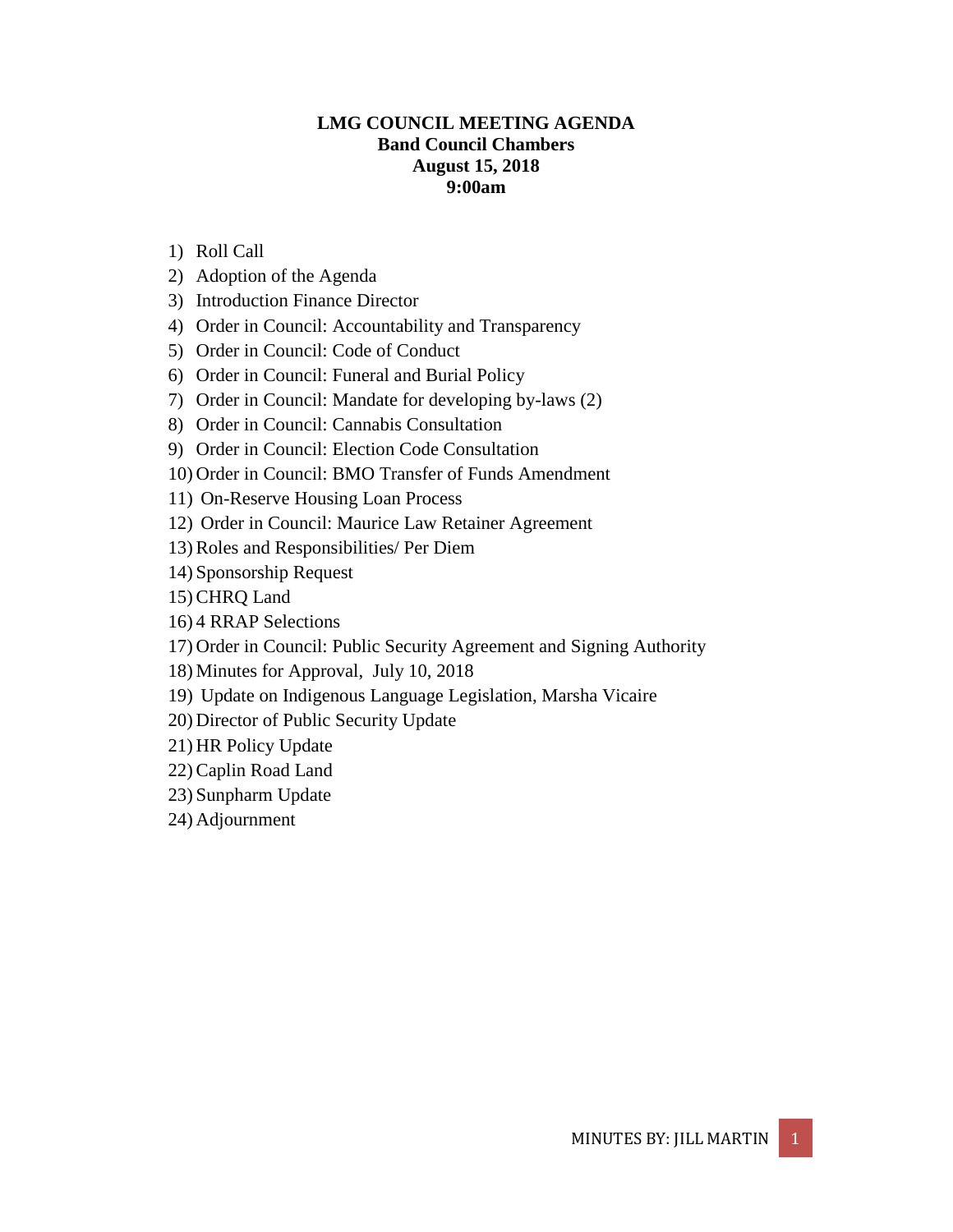## **1. Roll Call**

## **LMG COUNCIL ATTENDEES:**

Chief Darcy Gray Councillor George Martin Councillor Sheila Swasson Councillor Gary Metallic Councillor Marsha Vicaire Councillor Sky Metallic (9:16am) Councillor Wendell Metallic Councillor Chad Gedeon Councillor Gordon Isaac Jr. (11:30am) Councillor Dolly Barnaby Councillor Calvin Barnaby Councillor Scott Martin

#### **Absent:**

Councillor Lloyd Alcon (Sick Leave)

### **2. Adoption of the Agenda**

A motion was made to approve the agenda.

Moved: Councillor Scott Martin Second: Councillor Dolly Barnaby Passed

### **3. Introduction Finance Director**

Director of Finance presented the Order in Council for the BMO advance funds for the Youth and Family Centre, which authorized a loan from BMO to be repaid by the SAA funds.

Moved: Councillor Wendell Metallic Second: Councillor Sky Metallic Passed

The Director of Finance also presented the Order in Council: Community Garage Loan advance which authorizes a loan from BMO to be repaid by the SAA funds.

Moved: Councillor Scott Martin Second: Councillor Chad Gedeon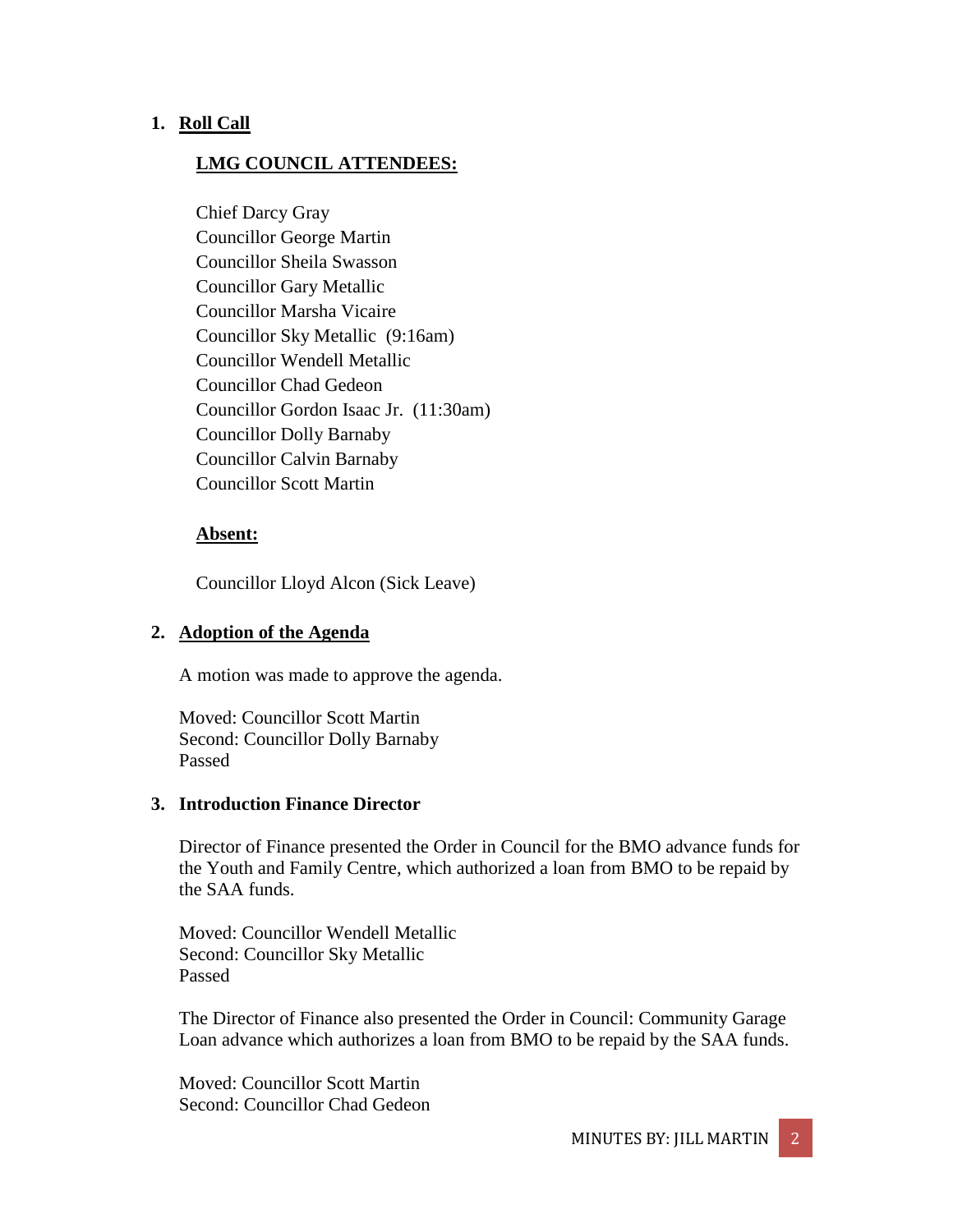Passed

## **4. Order in Council: Accountability and Transparency**

Council had a discussion on the Accountability and Transparency Order in Council, which was brought forward. Council made a motion to approve the Order in Council with a few amendments and changes to be made and be brought forward at the next Duly Convened Chief and Council Meeting.

Moved: Councillor Calvin Barnaby Second: Councillor Scott Martin Abstain: Councillor Marsha Vicaire, Councillor Wendell Metallic Passed

# **5. Order in Council: Code of Conduct**

Council brought forward an Order in Council to rescind the Code of Conduct and Conflict of Interest Policy. Council had a discussion and decided to table for a duly convene meeting specific to this topic.

# **6. Order in Council: Funeral and Burial Policy**

Council made a motion to approve the Order in Council for the Funeral and Burial Policy which allows for community members to receive \$2,500.00 for funeral cost.

Moved: Councillor Calvin Barnaby Second: Councillor Wendell Metallic Passed

# **7. Order in Council: Mandate for developing by-laws (2)**

Council reviewed the Order in Council to have BLG mandated to develop the **by**laws for membership and trespassing.

Moved: Councillor Calvin Barnaby Second: Councillor Chad Gedeon Passed

# **8. Order in Council: Cannabis By-law Consultation**

Council reviewed the Order in Council, which authorized the committee to begin community consultation on the Cannabis By-Law. The committee consist of Donna Metallic, Director of Health or her delegate, Peter Arsenault, Director of Public Security or his delegate, Delphine Metallic, Economic Development Manager, Mike Isaac, Communications, Councillor Chad Gedeon and Councillor George Martin.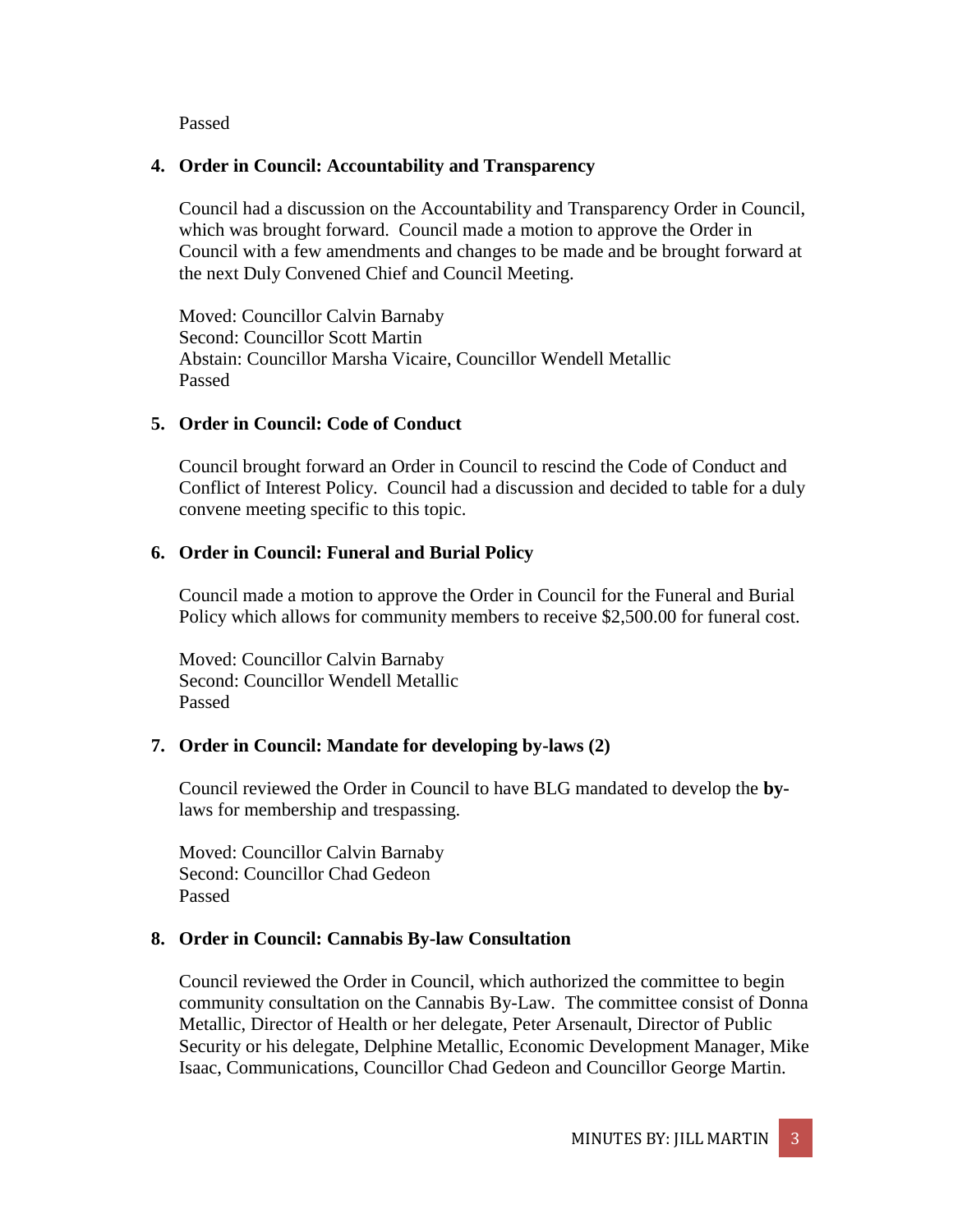Moved: Councillor Scott Martin Second: Councillor Calvin Barnaby Abstain: Councillor Wendell Metallic Passed

#### **9. Order in Council: Election Code Consultation**

An Order in Council for the Election Code Consultation was brought forward to begin consultation with community. Council agreed to begin project after October 22, 2018 when the Cannabis By-Law Consultation is completed.Council also agreed to put out RFP's for an Election Code Coordinator. The Order in Council was tabled, until consultation is ready to begin.

### **10. Order in Council: BMO Transfer of Funds Amendment**

Council made a motion to approve the Order in Council which transfers the Royal Bank of Canada funds to Bank of Montreal.

Moved: Councillor Sky Metallic Second: Calvin Barnaby Passed

#### **11. On-Reserve Housing Loan Process**

Council had a discussion on the On-Reserve Housing Loan Process. Council made some decisions on criteria which include:

LMG Cap \$1,000,000.00 Individual Cap of \$250,000 New Renovations, Purchase of Existing Homes, and building new homes will be included. Down payment will not be required by community members

An Order in Council should be presented at a future council meeting by individuals involved in the process.

#### **12. Order in Council: Maurice Law Retainer Agreement**

Council tabled the Maurice Law Retainer Agreement Order in Council until the next Duly Convened meeting.

#### **13. Roles and Responsibilities/ Per Diem**

Roles and Responsibilities were discussed at council. LMG is ready to have council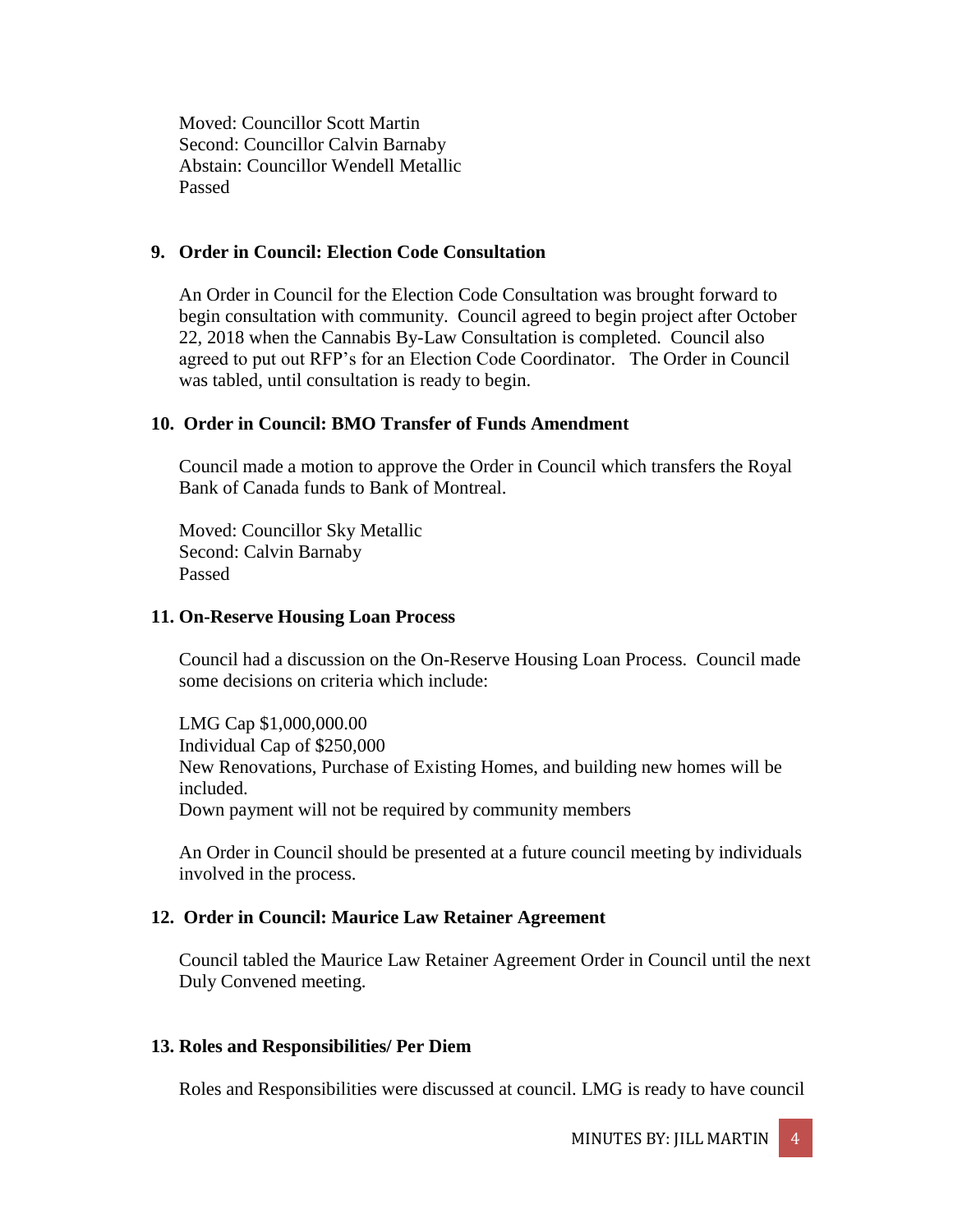begin full-time work. Council agreed at the 900.00\$ a week pay. Council wanted to review the HR Policy to amend the policy to have 2 full days a week for council meeting.

#### **14. Sponsorship Request**

Sponsorships were approved for the following:

Children's Wish Foundation for \$1000.00

Moved: Councillor Sky Metallic Second: Councillor Chad Gedeon Abstain: Councillor Marsha Vicaire, Councillor George Martin Passed

Danielle Root \$1000.00 for Education conference in Australia

Moved: Councillor Chad Gedeon Second: Councillor Wendell Metallic Passed

Hudson Barnaby \$1000.00 for Athletic Sponsorship

Moved: Councillor Marsha Vicaire Second: Councillor Chad Gedeon Passed

Softball Tournament Listuguj Warrior Soft Ball \$1000.00

Moved: Councillor Chad Gedeon Second: Councillor Gordon Isaac Jr. Passed

#### **15. CHRQ Land**

Council had a discussion on the CHRQ Land request. Councillor Gordon Isaac Jr. will do some research and bring it back up to council at the next meeting.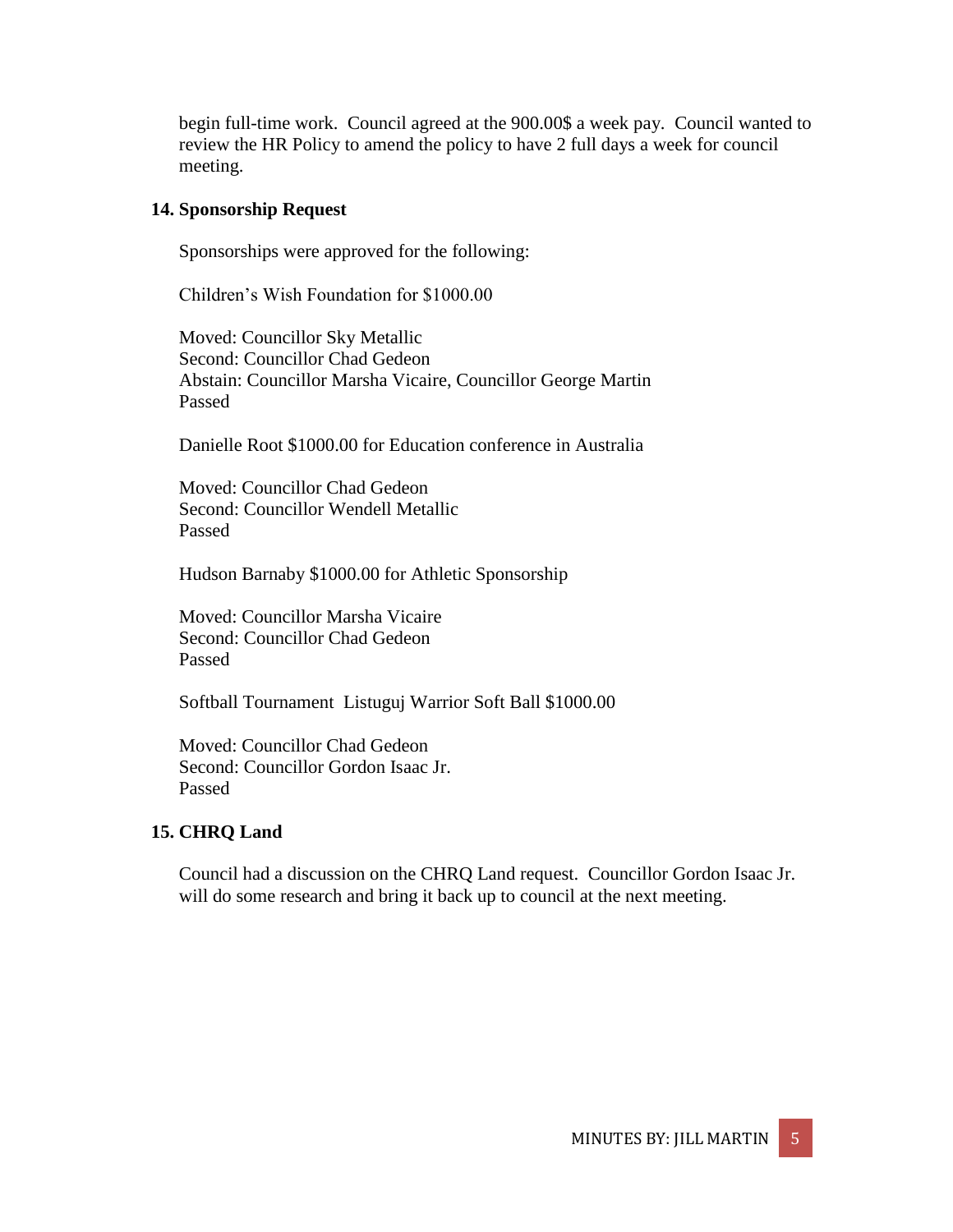#### **16. Four (4) RRAP Selections**

Council had a discussion on the 4 RRAP selections**.** The reviewed list provided by Capital and Infrastructure. Council made a vote together for the following to receive RRAP through CMHC:

*\*Conflict of interest were declared at the time of selection\** 

Aaron Jacques Bonnie Isaac Theresa Martin Lynn Isaac

### **17. Order in Council: Public Security Agreement and Signing Authority**

Council made a motion to approve the Order in Council given Chief Gray or Peter Arsenault, Director of Public Security to sign the Policing Agreement.

Moved: Councillor Sky Metallic Second: Councillor Gary Metallic Passed

### **18. Minutes for Approval, July 10, 2018**

Council made a motion to approve the July 10, 2018 Minutes.

Moved: Councillor Sheila Swasson Second: Councillor Marsha Vicaire Abstain: Councillor Scott Martin, Councillor Chad Gedeon, Councillor Wendell Metallic

### **19. Update on Indigenous Language Legislation, Marsha Vicaire**

Councillor Marsha Vicaire provided a complete updated on the meeting for the Indigenous Language Legislations.

### **20. Director of Public Security Update**

Council decided to table the Public Security Update to another date.

### **21. HR Policy Update**

Council decided to table to another date.